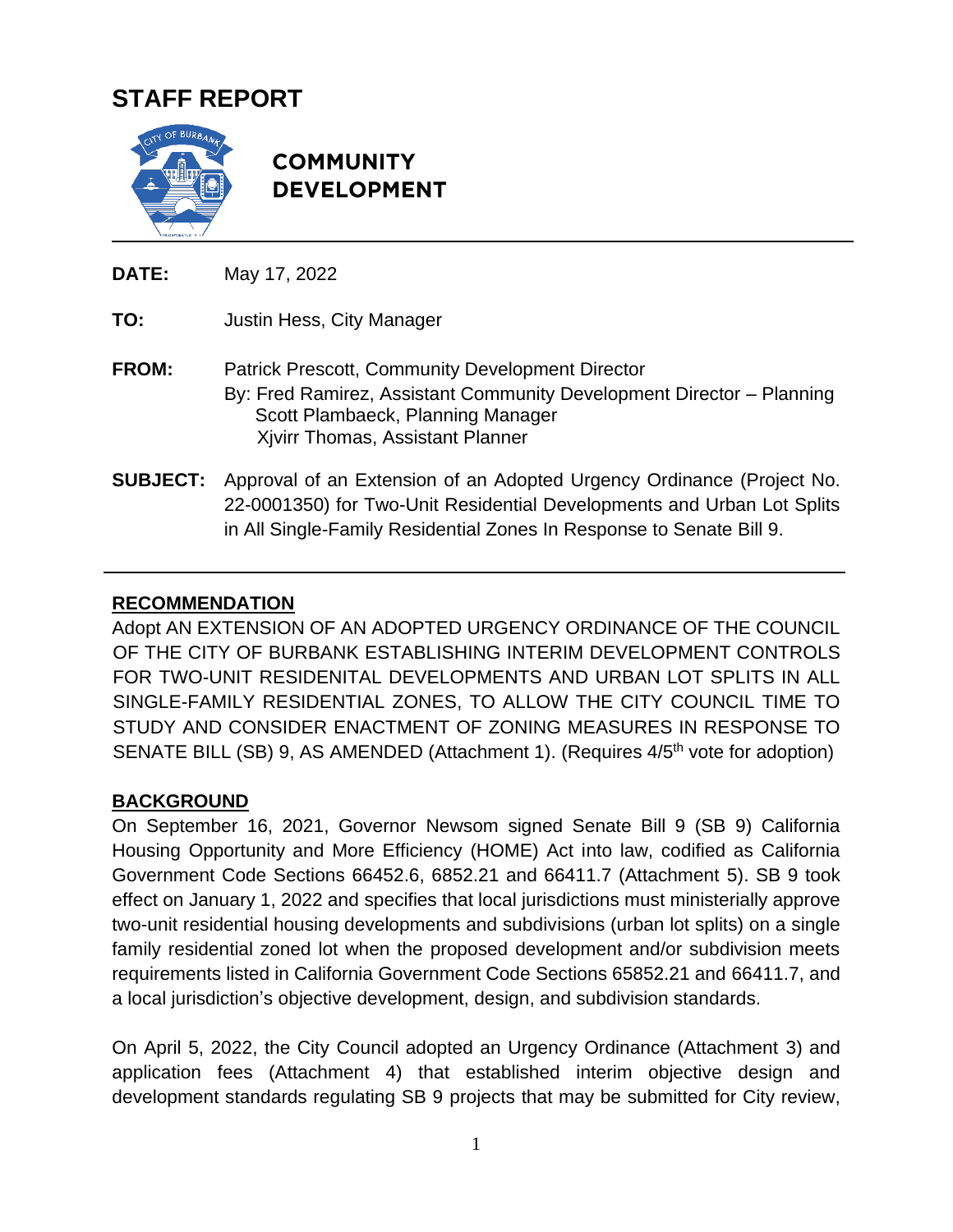while the City undertakes a comprehensive Zone Text Amendment (ZTA). The purpose of the Urgency Ordinance was to mitigate the potential outcome of implementing SB 9 development regulations that could have potentially adverse impacts to both the City's utility infrastructure and the character of the City's single family residential zoned neighborhoods. In addition, the adopted Urgency Ordinance established more tailored objective design and development standards that address concerns related to the potential maximum buildout of primary units and accessory dwelling units in combination with lot splits that would be possible under SB 9 without any local refinement.

On May 3, 2022, pursuant to California Government Code Section 65858 (d), City Staff provided the City Council a report of the status of the work that has been undertaken since the adoption of the urgency ordinance (Attachment 6). The necessary work to address the issues of concern outlined in the urgency ordinance could not be completed within 45 days. Taking into consideration the continued implementing of procedures for SB 9 projects, the need to gather and consider public input, and the request by City Council to provide additional regulations in the form of objective development standards, staff is requesting an extension of the urgency ordinance.

### **DISCUSSION**

Pursuant to State law, the adopted urgency ordinance is valid for 45 days and will expire on May 20, 2022, unless extended by the City Council. After holding a public hearing, the City Council can extend the urgency ordinance for up to an additional 10 months and 15 days, for a total effective period of one year (CA Government Code Section 65858(a)). As with the initial adoption of the urgency ordinance, a four-fifths (4/5) vote is required to extend the urgency ordinance. The City Council has the option of extending the urgency ordinance using the same interim development standards adopted on April 5<sup>th</sup>, extending the urgency ordinance using amended interim standards, or allowing the urgency ordinance to expire.

Staff recommends extending the urgency ordinance 10 months and 15 days, until April 4, 2023, with the following amendments to add clarification to the interim standards:

- 1. Second stories for Primary and Second Primary Dwelling Units shall be stepped back a minimum of 15-feet from the rear property line.
- 2. Two-unit residential developments in the R-1-H Zone are subject to the development standards in Section 10-1-605 of the Burbank Municipal Code applicable to Single-Family Residential Horsekeeping properties.

### Necessity for Amended Urgency Ordinance

As previously discussed, State law allows local jurisdictions to adopt objective development, design, and subdivision standards ("objective standards") that can be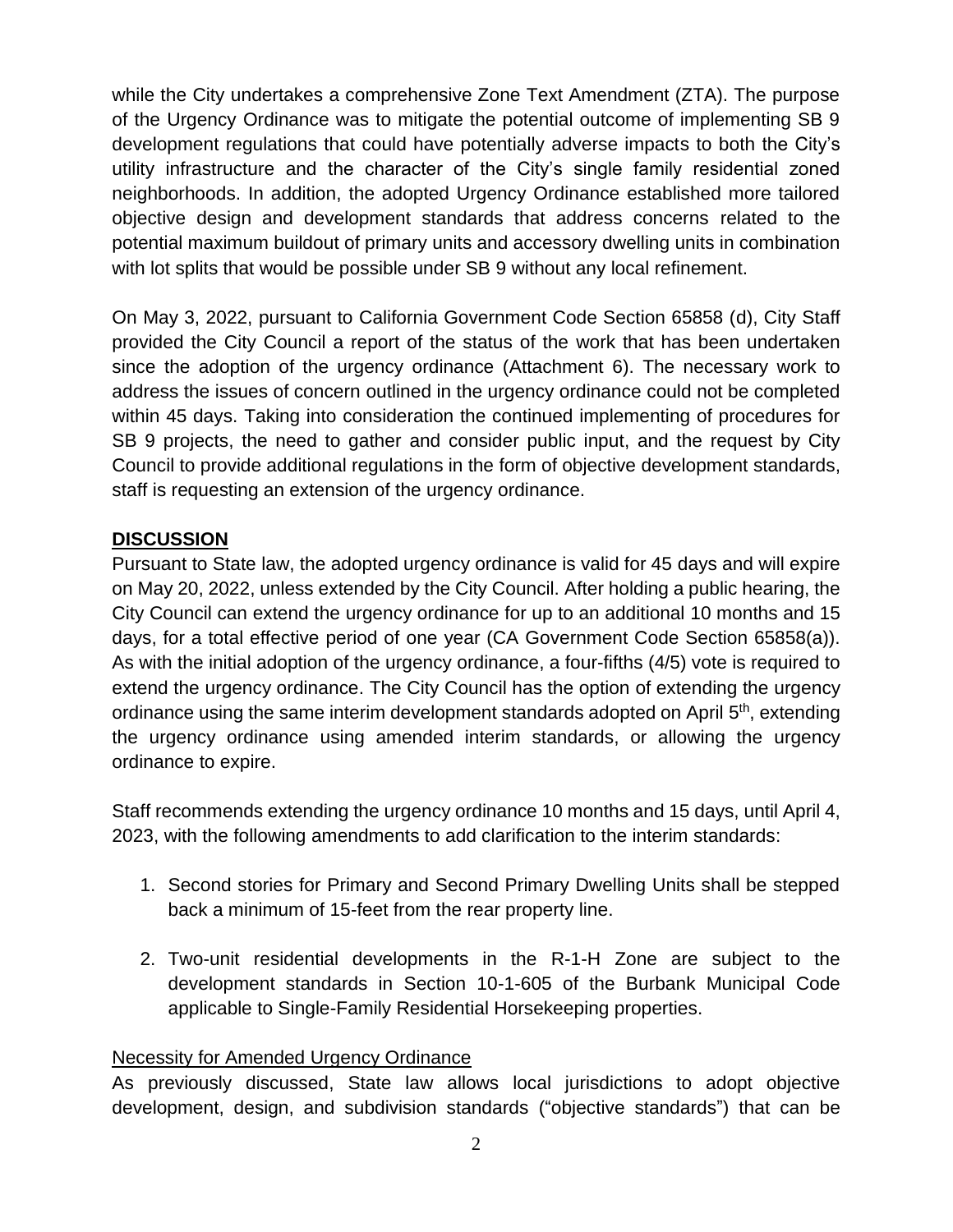applied to SB 9 projects. This creates an opportunity for the City to adopt objective standards that are tailored to meet local concerns, subject to the limits established under State law. The adopted urgency ordinance provided the City with the opportunity to establish objective standards that could immediately be applied to SB 9 projects. To address some of the items that City Council wanted Staff to add to the objective development standards for SB 9 projects and to further clarify the existing development standards from the adopted interim urgency ordinance, Staff is bringing forward an amended interim urgency ordinance for City Council's consideration. The proposed amendments to the ordinance provide clarification to the adopted interim standards and further allow the City to limit the development impacts of residential units and urban lot splits (SB 9 projects) on single-family zoned neighborhoods and properties. Furthermore, while the urgency ordinance is in effect, the City would have additional time to study the potential impacts of SB 9 projects to: (1) further tailor the objective standards and application procedures to create controls and standards that fit the character of the existing single-family neighborhoods; and (2) better understand the impacts on the existing utility infrastructure (e.g., electrical, wastewater, and landfill capacity impacts) in order to protect the public health, safety and general welfare of the community by providing safe and reliable utility infrastructure for the use of existing and future residents.

### **FISCAL IMPACT**

Adoption of the urgency ordinance does not have a significant impact to the City's General Fund. Future units constructed pursuant to Senate Bill 9, Government Code Sections 65852.21 and 66411.7, would be processed through the City's planning and building plan check and permitting process, which includes the payment of associated City building and development fees. Newly created parcels and new primary units would be reassessed by the County, which may result in a higher valuation and/or property taxes. Future development would be required to pay the associated development impact fees as well as any required infrastructure connection and maintenance fees.

#### **CONCLUSION**

The requested extension to the adopted urgency ordinance will provide City Staff adequate time to study additional development controls and standards that could be applied to SB 9 projects. Additionally, the extension will give City Staff the necessary time to further specify permanent submittal and procedural requirements for Applicants that submit SB 9 projects.

Adoption of the amended urgency ordinance and later consideration of a Zone Text Amendment will facilitate ongoing responsible development of new housing units, which create new housing opportunities and building types, while putting in place development standards as allowed by State law that help preserve and protect the character of existing residential neighborhoods.